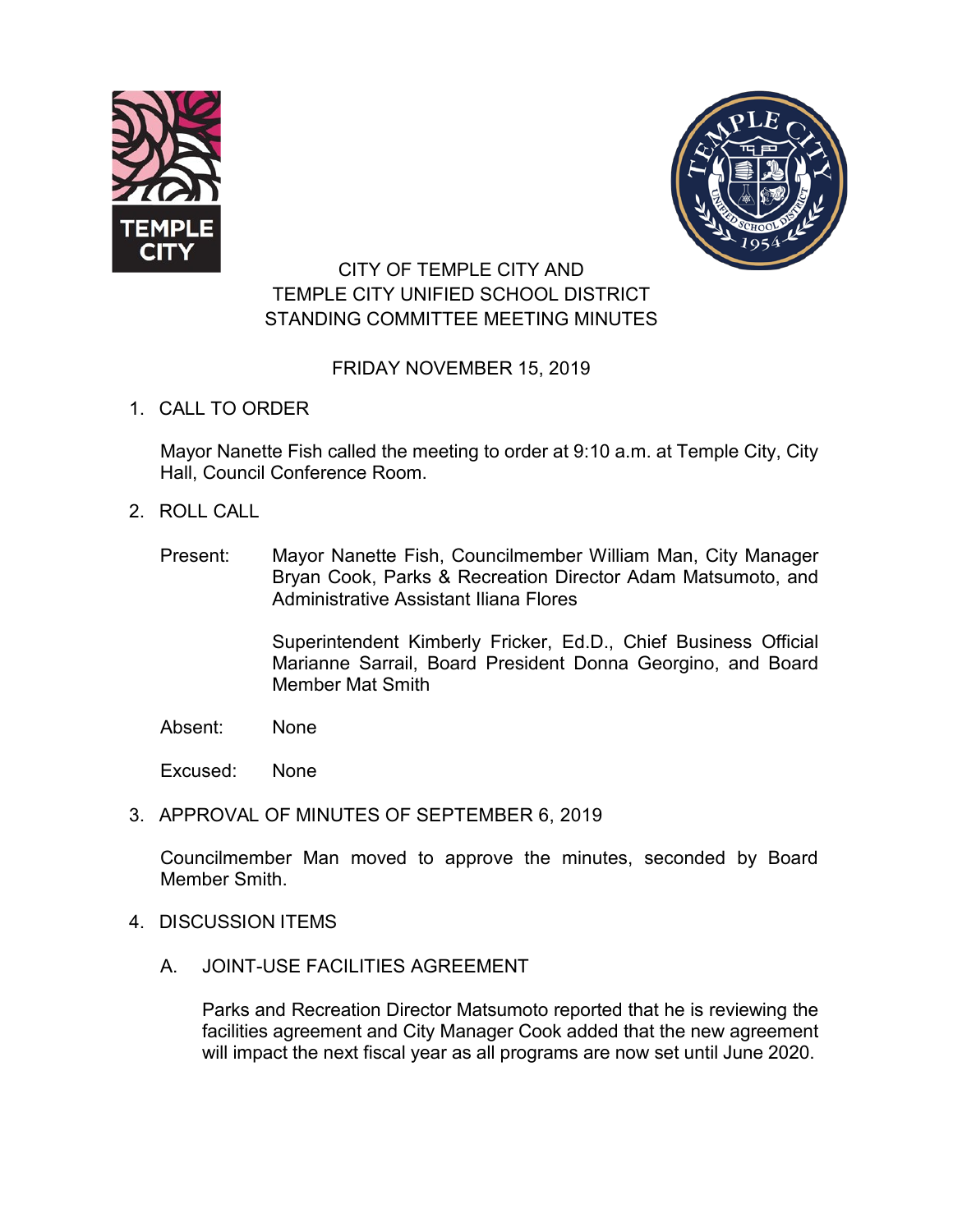Superintendent Fricker reported that the Temple City Unified School District (district) is exploring the idea of adding another crossing guard.

Board member Georgino expressed concern regarding not having a Stars Club program in January. City Manager Cook will look into this matter.

## B. TRAFFIC ISSUES UPDATE

## i. OAK AVENUE AND CLOVERLY SCHOOL TRAFFIC

City Manager Cook reported that the red curb was painted as requested by Board member Georgino. He also shared that both city staff and district staff are currently monitoring the school areas and no issues have been reported.

## ii. PEDESTRIAN AND VEHICLE ACTIVITIES NEAR SCHOOLS

Superintendent Fricker shared that district staff is working with the principals within the district to review bell schedules for better traffic flow. She also expressed that an additional crossing guard is needed at Longden Elementary School. In addition, La Rosa Elementary School is looking into extending their Kinder program until 4:00 p.m.

### C. TEMPLE CITY UNIFIED SCHOOL DISTRICT UPDATE

Superintendent Fricker shared that she is currently looking at adjustments to school bell schedules. She shared that the Comprehensive Safety Surveys have been completed and these safety plans are currently being reviewed.

Superintendent Fricker shared that will be an Active Shooter Drill happening in March at Temple City High School. Flyers will be sent out to inform residents and students. Deputy Sheriff Lam will assist the district with the drill.

Mayor Fish directed city staff to give the Board a tour of the City's Emergency Operations Center (EOC) to show what is available for future emergencies.

## D. CITY OF TEMPLE CITY UPDATE

City Manager Cook gave a brief update on the Comprehensive City Code, the city's Waste Hauling System, and the grant opportunity for Primrose Park.

Mayor Fish and Councilmember Man provided an update about their trip to Taiwan and possibly starting a Sister City Program. Mayor Fish explained that Hualien would like to start a summer study abroad program with Temple